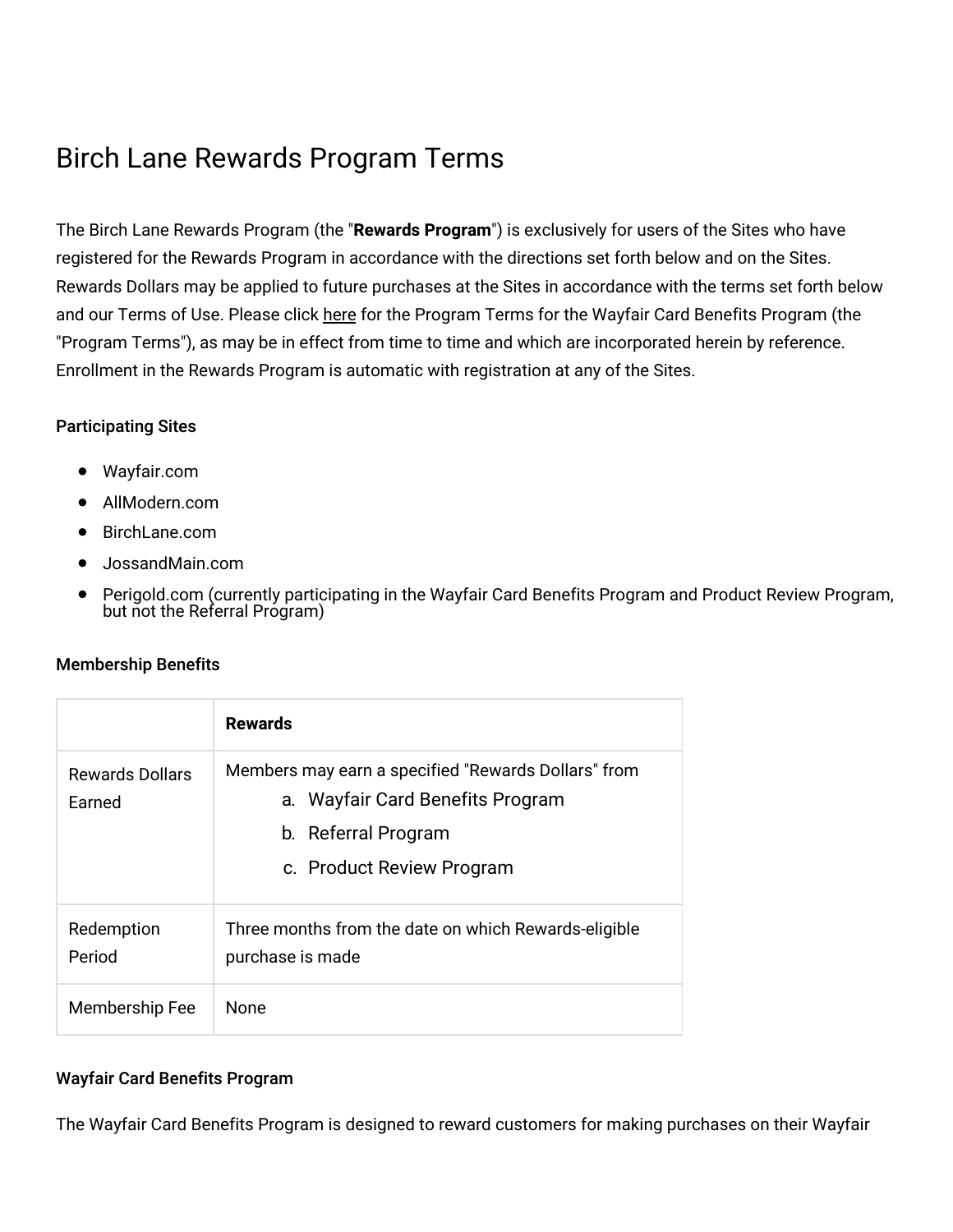Card. Refer to the Program Terms for eligibility requirements for the Wayfair Card Benefits Program and for other applicable terms. Terms used but not defined herein will have the meaning ascribed to such terms in the Program Terms.

Eligible Wayfair Card cardholders have the ability to earn Points on Net New Purchases made on the Wayfair Card that can be redeemed for Rewards Dollars later. Certain products may be ineligible for earning points.

"Net New Purchases" means purchases of goods and/or services at the Sites made by you or any Authorized User on your Account minus any returns, refunds, discounts by using Rewards Dollars, credit adjustments, or promotions, rounded to the nearest dollar. Points awarded for purchases that are returned or refunded or otherwise adjusted will be deducted from your Point total. Such deductions may result in a negative Points balance, in which case, any Points you earn will be applied to reduce that balance and you will not be able to redeem Points until you again have a positive balance. Points will not be awarded for the Rewards Dollars you redeem.

Wayfair reserves the right to increase or decrease the amount of Points earned on Net New Purchases at any time. We may from time to time make special offers for you to earn additional Points on specific purchases. The terms and conditions for such special offers (such as which purchases qualify and the number of additional Points you may earn) will be disclosed at the time of offer. Please check those terms and conditions carefully, as there may be important conditions or limitations (such as blackout periods, point limitations or exclusions). Availability of any special offer is subject to change without notice. Please refer to Program Terms for more information on earning points, and redeeming points for Rewards Dollars.

You are currently eligible to redeem \$6 in Rewards Dollars at checkout for every 200 Points you have accumulated. Wayfair reserves the right to increase or decrease the number of Points required to redeem Rewards Dollars. In addition, these amounts may vary by customer or by promotion. Currently, a minimum of 200 or more Points will be required to redeem for Rewards Dollars at checkout. You may redeem your points for the maximum amount of Rewards Dollars for which you are eligible that are of equal or lesser value to the total cost of product and shipping at the time of purchase. To redeem points, select "Redeem" under "Wayfair Card Rewards" at checkout. The corresponding Rewards Dollars amount will display in the Order Total. The redeemed points will be deducted from My Wayfair Card Rewards on your "Account Balance" page in "My Account". Customers can redeem points when making a purchase using any payment method, including a Wayfair Card.

#### Referral Program

Wayfair's Referral Program is designed to reward existing members ("Sponsors") with Rewards Dollars for referring new members ("Recipients") to Wayfair. Wayfair, AllModern, Birch Lane and Joss & Main are participating in this program and Sponsors can use their Rewards Dollars across all brands. However, Recipients can only apply their discount to the brand the Sponsor referred them to. Referral credit amounts may differ by site. Sponsors can refer as many friends as he or she would like, but will only receive Rewards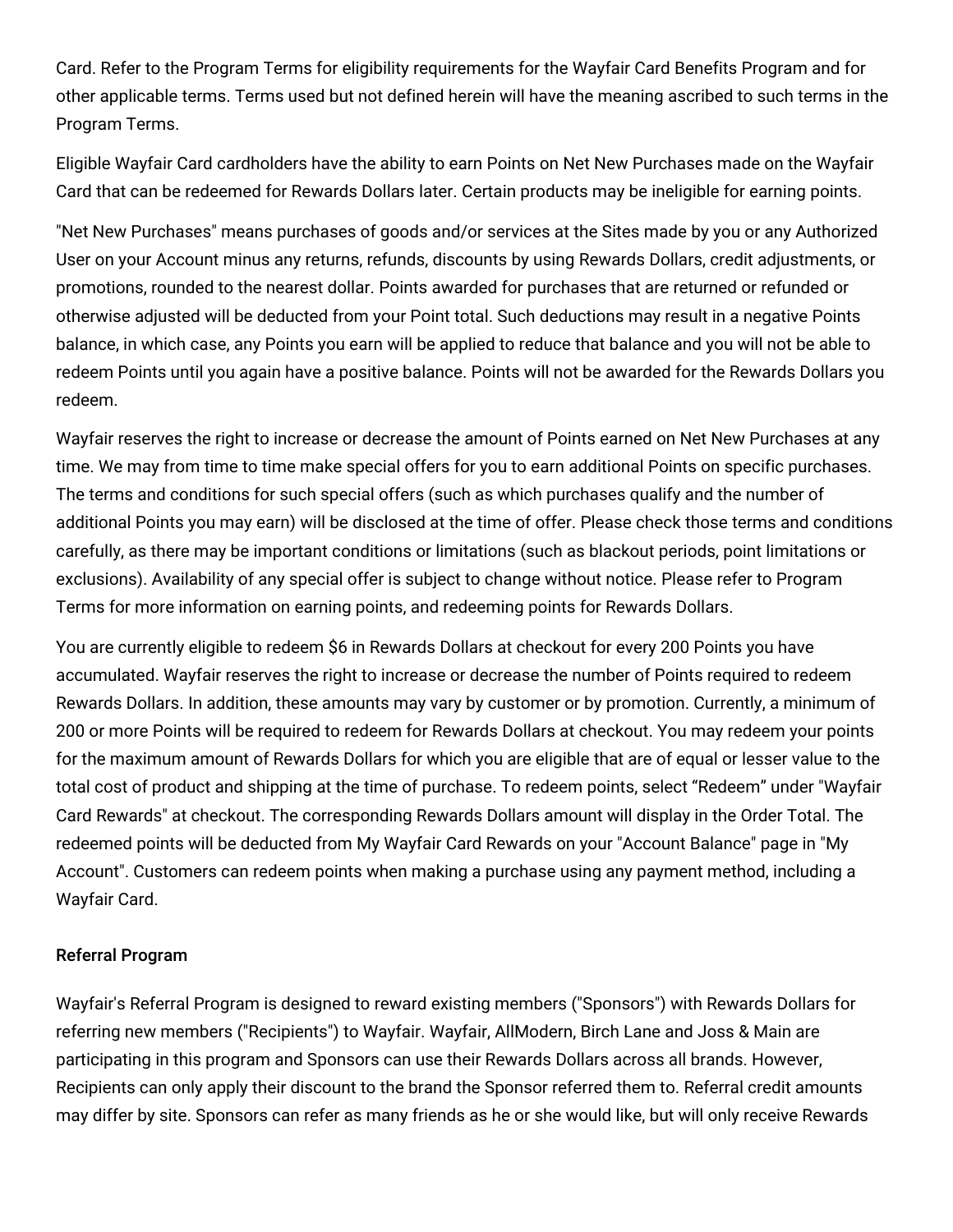Dollars for up to 10 successful referrals per month. If a Recipient's qualifying order is cancelled, Rewards Dollars will be voided. Previous purchases are not eligible for Rewards Dollars and Rewards Dollars cannot be applied retroactively. Invitations must be sent to individual recipients. Any attempt to distribute in bulk is grounds for immediate termination of the Sponsor's account and deactivation of their personal referral link. Distribution of Rewards bonuses is subject to moderation in cases of suspected fraud.

#### Business and Trade Referral Program

Sponsors will only receive their Rewards Dollars after their Recipient has used their unique promo code and their order has shipped. Sponsors will be notified by email when their Rewards Dollars are available for use. Rewards Dollars credited to Sponsors will only be valid for 90 days. If the Recipient does not use the unique promo code within 30 days, it will expire and no longer be valid. Previous purchases are not eligible for Rewards Dollars and Rewards Dollars cannot be applied retroactively. Orders containing Gift Certificate purchases are not eligible. Bulk distribution and distribution to strangers is prohibited. Violation of this is grounds for immediate termination of the Sponsor's account and deactivation of their personal referral link. Distribution of referral promo codes and Rewards Dollars is subject to moderation in cases of suspected fraud.

## Product Reviews Program

Wayfair's Product Review Program is designed to reward existing members for writing product reviews on products purchased on Wayfair.com, AllModern.com, BirchLane.com, JossandMain.com and Perigold.com. Members may be rewarded specified Rewards Dollars or may be offered other benefits for such reviews.

#### Redemption of Rewards Dollars

Wayfair will post all earned Rewards Dollars on your account within a reasonable amount of time after the confirmed shipment of your qualifying purchase. Rewards Dollars can be only redeemed and applied as a credit against a purchase from one of our participating Sites. Rewards Dollars cannot be used to purchase gift cards, gift certificates, or manufacturer-excluded brands. Rewards Dollars are not redeemable for cash and cannot be returned for a cash refund, except to the extent required by law. Rewards Dollars will be automatically applied to your purchase at Checkout. If you do not wish to redeem Rewards Dollars at the time of purchase, select "Remove" at Checkout. Rewards Dollars may be combined with Wayfair promo codes, but not with any other Wayfair promotion, offer, or other discount. No credits or refunds will be issued for any reason after Rewards Dollars have been redeemed, including for unused Rewards Dollars, except as described in "Returns" below. Rewards Dollars can be used against product cost and shipping cost only. For orders with multiple items, Rewards Dollars will be applied across all items proportionally based on the dollar amount. Wayfair may apply other restrictions to or terminate the Reward Program at any time.